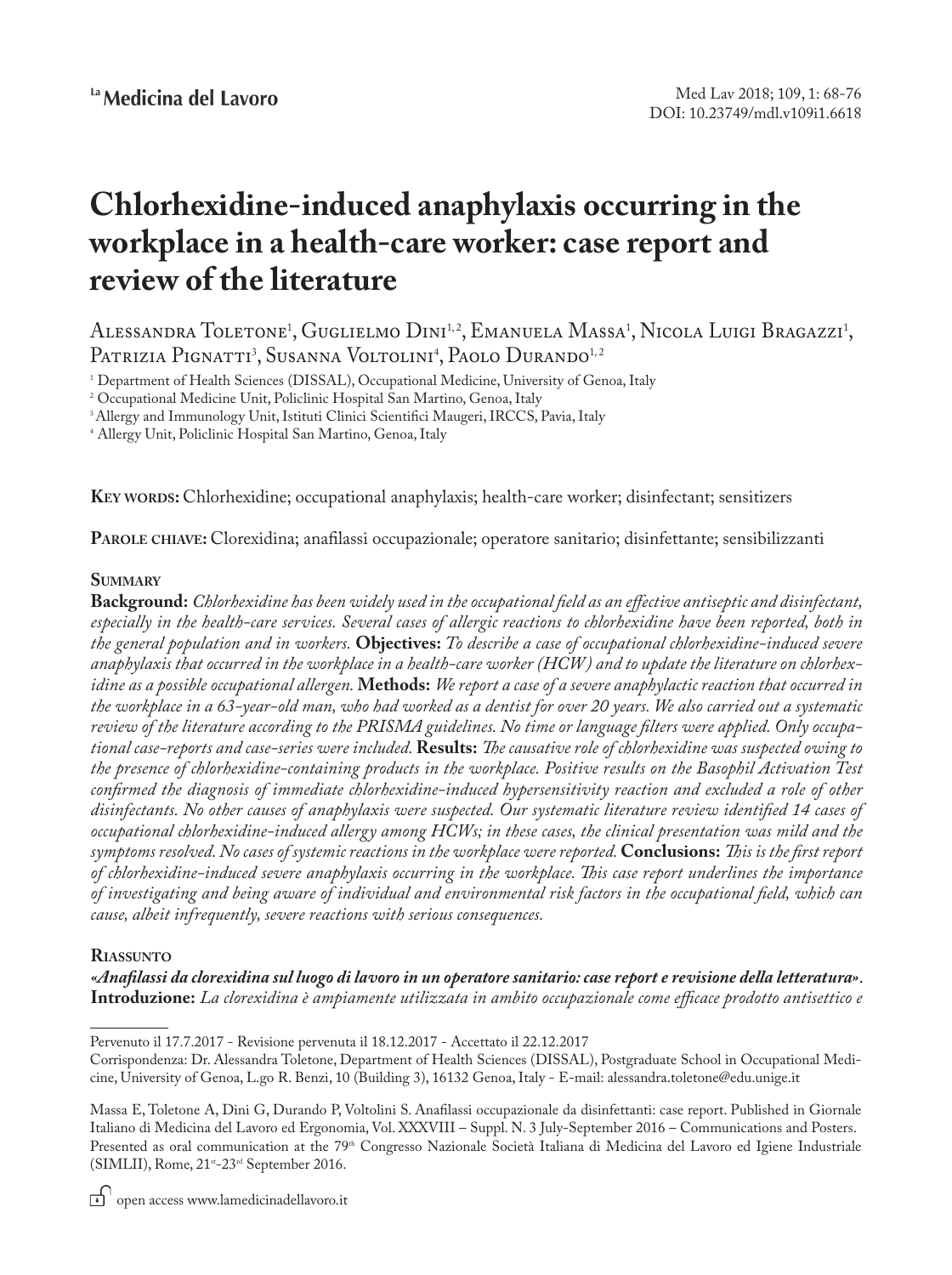*disinfettante, specialmente nei servizi sanitari. Sono noti numerosi casi di reazioni allergiche a clorexidina sia nella popolazione generale sia nei lavoratori.* **Obiettivi:** *Descrivere un caso di anafilassi occupazionale da clorexidina avvenuta sul posto di lavoro in un operatore sanitario, e aggiornare la letteratura sulla clorexidina come possibile allergene professionale.* **Metodi:** *Riportiamo un caso di reazione anafilattica grave avvenuta sul posto di lavoro in un uomo di 63 anni, odontoiatra da oltre vent'anni. Abbiamo inoltre effettuato una revisione sistematica della letteratura secondo le linee guida PRISMA, senza filtri temporali o linguistici, includendo solo case report e case-series di tipo occupazionale.* **Risultati:** *Il ruolo causale della clorexidina è stato sospettato per via della presenza di prodotti contenenti clorexidina sul posto di lavoro. I risultati postivi del Test di Attivazione dei Basofili hanno confermato la diagnosi di ipersensibilità immediata a clorexidina, e hanno escluso il ruolo di altri disinfettanti. Nessun'altra causa di anafilassi è stata sospettata. La nostra revisione sistematica della letteratura ha identificato 14 casi di allergia occupazionale a clorexidina in operatori sanitari; in tali casi le manifestazioni cliniche erano lievi e con risoluzione dei sintomi. Non è stato riportato nessun caso di reazione sistemica sul posto di lavoro.* **Conclusioni:** *Questo è il primo caso di reazione anafilattica grave da clorexidina avvenuta sul posto di lavoro. Questo caso clinico sottolinea l'importanza di indagare e conoscere i fattori di rischio individuali e ambientali in ambito occupazionale, potenziali cause, anche se non frequentemente, di reazioni severe con gravi conseguenze.*

## **INTRODUCTION**

Since its introduction in 1954, chlorhexidine, a synthetic bis-biguanide, has been widely used in the occupational field as an effective antiseptic and disinfectant, especially in the health-care services (e.g., peri-operative medicine and anesthesiology), for skin preparation, coating central venous lines and urinary catheters, and so on. Furthermore, chlorhexidine is one of the most commonly prescribed antimicrobial agents in the dental field (28), and can be found in a variety of therapeutics, including over-the-counter products (26). An increasing number of cases of delayed (type – IV, mediated by the cells of the immune system) and immediate (type I, IgE-mediated) hypersensitivity to chlorhexidine, including anaphylaxis, have been reported in the general population, particularly among surgical patients (e.g., in urology and gynecology). Chlorhexidine has been recognized as a cause of type – IV reactions such as allergic contact dermatitis, urticaria, photodermatitis and drug-related skin eruptions (5, 10, 12, 15, 17, 18, 20).Chlorhexidine IgE-mediated reactions can be very severe, with facial flushing, swelling and paresthesia, generalized urticaria or itching, difficulty in breathing and reduced blood pressure, and can require aggressive treatment with adrenaline. Rare anaphylactic reactions to chlorhexidine, first reported in 1984, are potentially life-threatening (20). The phenomenon

has been more frequently described in the occupational field, especially among Health-care Workers (HCWs), and may impair their occupational activity (1, 8, 14, 16).

Here, we report a case of occupational chlorhexidine-induced severe anaphylaxis that occurred in the workplace in a HCW. We also update the literature on chlorhexidine as a possible occupational allergen.

#### **METHODS**

This case is reported in accordance with the CARE checklist (4).

Moreover, our systematic review of the literature was carried out in accordance with the Preferred Reporting Items for Systematic reviews and Meta-analyses (PRISMA) guidelines (11); we used a string of appropriate keywords, including "allergy", "chlorhexidine" and "workers", connected with *ad hoc* Boolean operators. Medical subject headings (MeSH) and wild-card options were utilized when appropriate. No time or language filters were applied. Only occupational case-reports and case-series were included. One study was excluded. All references cited in the studies included were searched in an iterative way, until no new study could be found. Target journals were extensively hand-searched. Further details of the search strategy used in the systematic review are shown in table 1.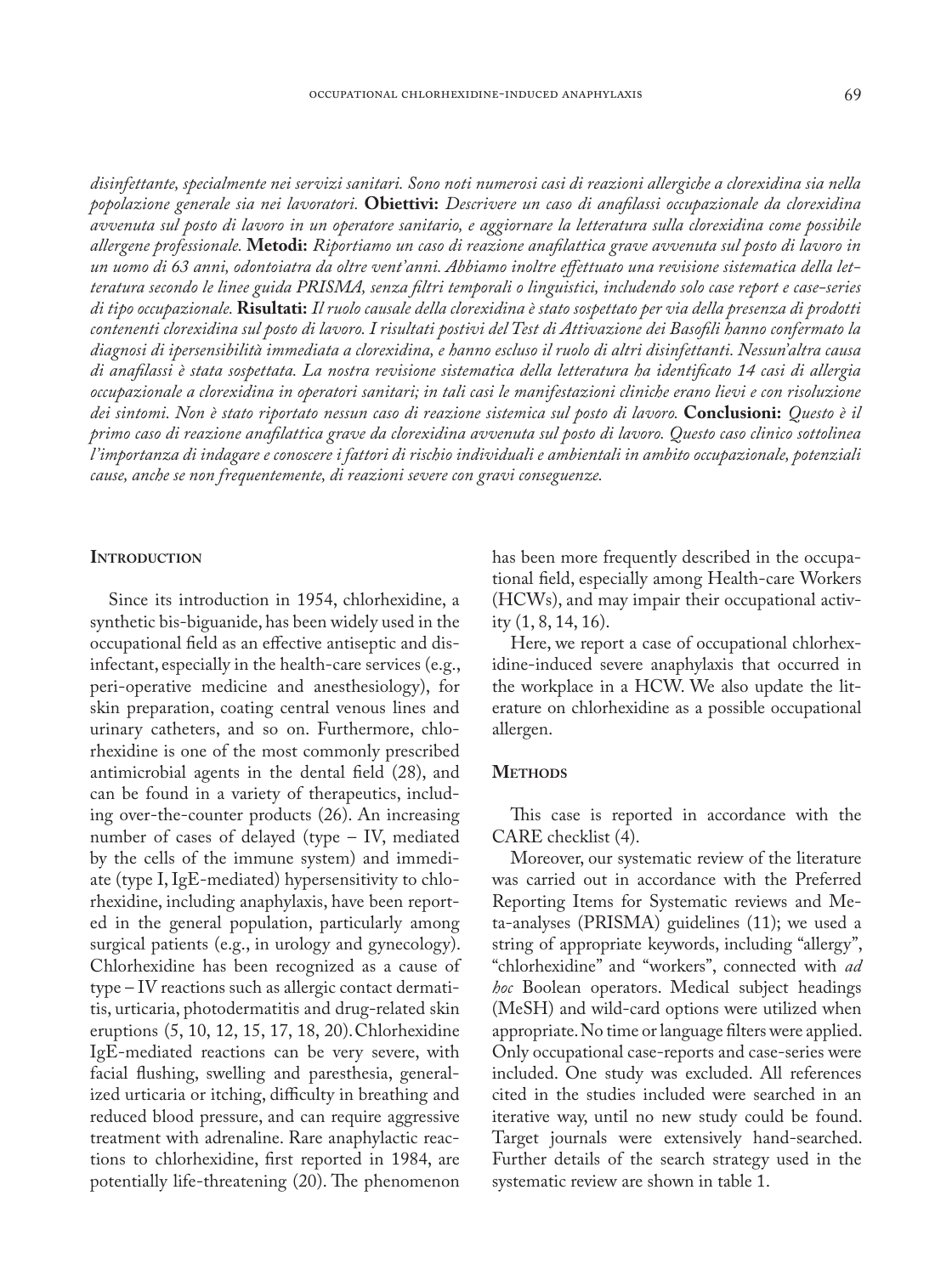

**Figure 1 -** PRISMA 2009 Flow Diagram

For each study included, the following data were extracted: surname of first author, year of publication, country, age, gender, occupational activity of the patient(s), allergic history, type of exposure, clinical pictures, diagnosis, management/treatment and health outcome of the case.

## **Results**

This case of anaphylaxis involved a 63-year-old non-atopic man who had been employed as a dentist for over 20 years in outpatient dental clinics.

In August 2015, while at work, he experienced a systemic reaction characterized by the rapid onset of acute and diffuse urticaria and recurrent loss of consciousness; he was immediately treated with steroids and epinephrine in the workplace. At the Emergency Department, anaphylactic shock was suspected. More than one year earlier, he had referred two episodes of transitory loss of consciousness at work, without other typical characteristics of anaphylaxis; these episodes were attributed to laryngeal hyper-reactivity. Skin Prick Tests (SPTs) for common inhalant and latex allergens were negative.

Three months later the man was evaluated at the Allergy Unit of the San Martino Teaching Hospital in Genoa. Determination of Immuno-CAP (Thermo Fisher Scientific) for chlorhexidine-specific IgE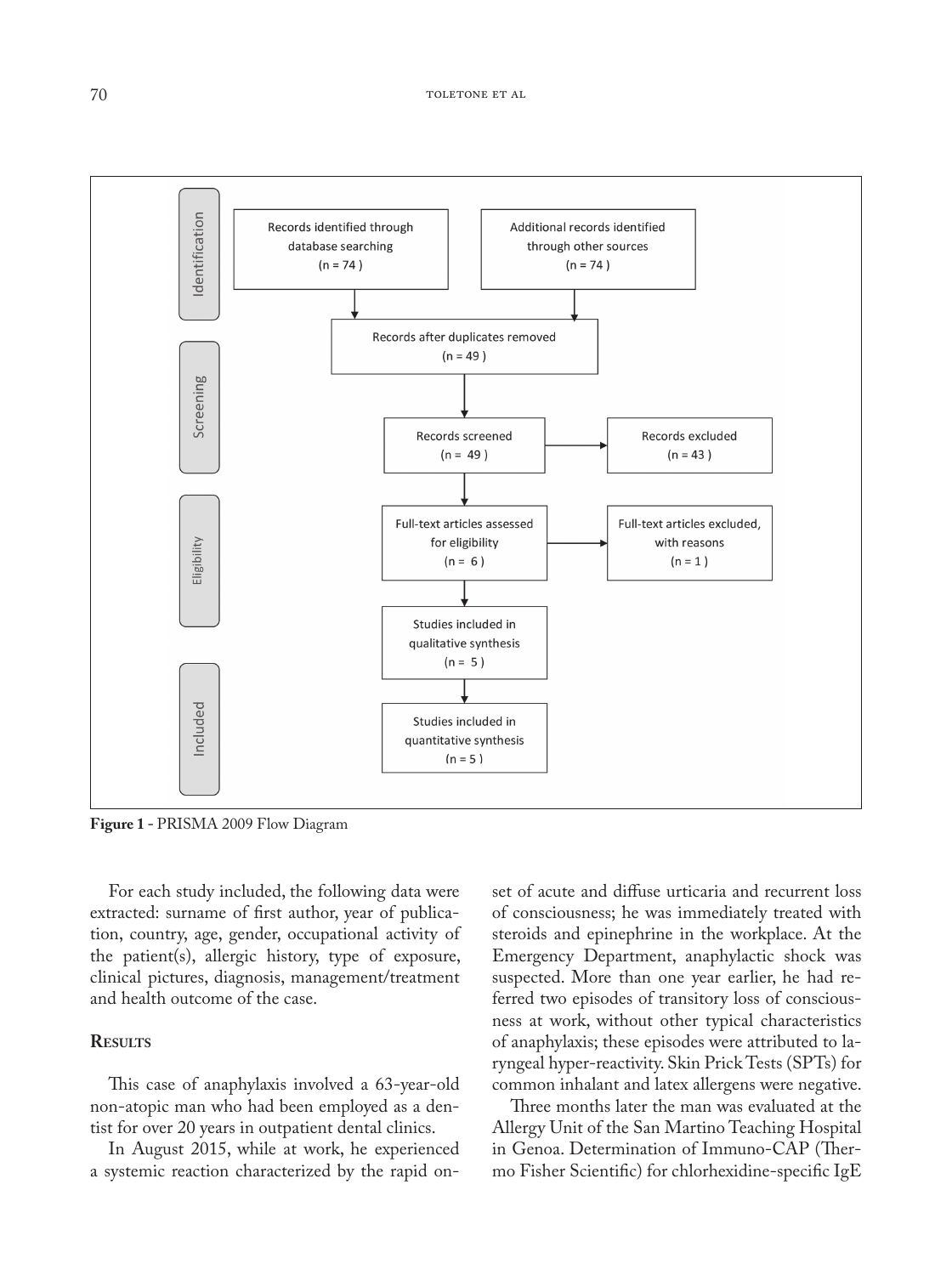| Search strategy item        | Details                                                                                                                                                                                                                                                                                                                                                                                                                                                                                                                                                                                                                                                                                                                           |
|-----------------------------|-----------------------------------------------------------------------------------------------------------------------------------------------------------------------------------------------------------------------------------------------------------------------------------------------------------------------------------------------------------------------------------------------------------------------------------------------------------------------------------------------------------------------------------------------------------------------------------------------------------------------------------------------------------------------------------------------------------------------------------|
| Keywords                    | Chlorhexidine AND (anaphylaxis OR allergy OR allergic OR hypersensitization) AND<br>(worker OR work-related OR workplace OR occupational)                                                                                                                                                                                                                                                                                                                                                                                                                                                                                                                                                                                         |
| Databases/thesauri searched | PubMed/MEDLINE, Scopus, Web of Science, Google Scholar                                                                                                                                                                                                                                                                                                                                                                                                                                                                                                                                                                                                                                                                            |
| Inclusion criteria          | P: workers<br>I: occupational exposure to chlorhexidine<br>Study design: case-report, case-series                                                                                                                                                                                                                                                                                                                                                                                                                                                                                                                                                                                                                                 |
| Exclusion criteria          | Studies not dealing with occupational population<br>Study design: cross-sectional studies, reviews (including systematic reviews and meta-analy-<br>ses), Letters to editor, commentaries, expert opinions                                                                                                                                                                                                                                                                                                                                                                                                                                                                                                                        |
| Time filter                 | None applied                                                                                                                                                                                                                                                                                                                                                                                                                                                                                                                                                                                                                                                                                                                      |
| Language filter             | None applied                                                                                                                                                                                                                                                                                                                                                                                                                                                                                                                                                                                                                                                                                                                      |
| Target journals             | Allergo journal international; Allergologia et immunopathologia; Allergy; Annals of allergy,<br>asthma and immunology; Australasian Journal of Dermatology, Chemical immunology and<br>allergy; Clinical and experimental allergy; Clinical and experimental immunology; Contact<br>dermatitis; Current opinion in allergy and clinical immunology; Dermatitis; European an-<br>nals of allergy and clinical immunology; International archives of allergy and immunology;<br>International Review of Allergology and Clinical Immunology; Journal of investigational al-<br>lergology and clinical immunology; Journal of occupational health; Occupational medicine;<br>Skinmed; The journal of allergy and clinical immunology |
| $\mathbf{u}$ . $\mathbf{v}$ |                                                                                                                                                                                                                                                                                                                                                                                                                                                                                                                                                                                                                                                                                                                                   |

Table 1 - Details of search strategy used in the systematic review

P: Participants

I: Interventions

(sIgE) was prescribed. The result was 0.04 kU/L, together with a value of 46.7 kU/L of total IgE. A Basophil Activation Test (BAT) was also performed for all the products used in the workplace before the onset of anaphylaxis: indeed, the man's working environment had previously been sanitized by means of an aerosol spray of various products containing phenol, ortho-phthalaldehyde and chlorhexidine. As the man had not worn any facial protection, he had been exposed via inhalation. BAT evaluates the expression of the activation marker CD63 on the membrane of basophils. The test is considered positive when CD63 on basophils incubated with the suspected agent is higher than 5.0% and when this expression is twice as high as that obtained with the wash buffer (stimulation index SI >2.0) (7). A clearly positive CD63 expression (14.5%) and SI=6.0 were recorded for chlorhexidine. This result was confirmed by testing a mouthwash containing chlorhexidine (CD63=9.6% and SI=4.0). All the other disinfectants tested proved negative (CD63 <5.0%

and SI<2.0). The same disinfectant containing chlorhexidine proved negative in other sera, which were used as a negative control, as per usual laboratory procedures. The product that triggered the immediate systemic hypersensitivity reaction was a 2.0% solution chlorhexidine digluconate, mixed with other components (tetradecyltrimethylammonium bromide, dodecyltrimethylammonium bromide, isopropanol).

The systematic literature review retrieved and included 14 cases of chlorhexidine-induced allergy in HCWs. The characteristics of these cases are outlined in table 2. Exposure was mainly due to handwashing with products containing chlorhexidine. In most cases, the clinical presentation was characterized by itching, redness and urticaria. Two cases of occupational asthma were also reported. Symptoms were generally mild and not persistent. The only anaphylactic reaction occurred in a nurse. In this case, some mild symptoms (i.e., urticaria and mild dyspnea) had occurred outside the workplace, dur-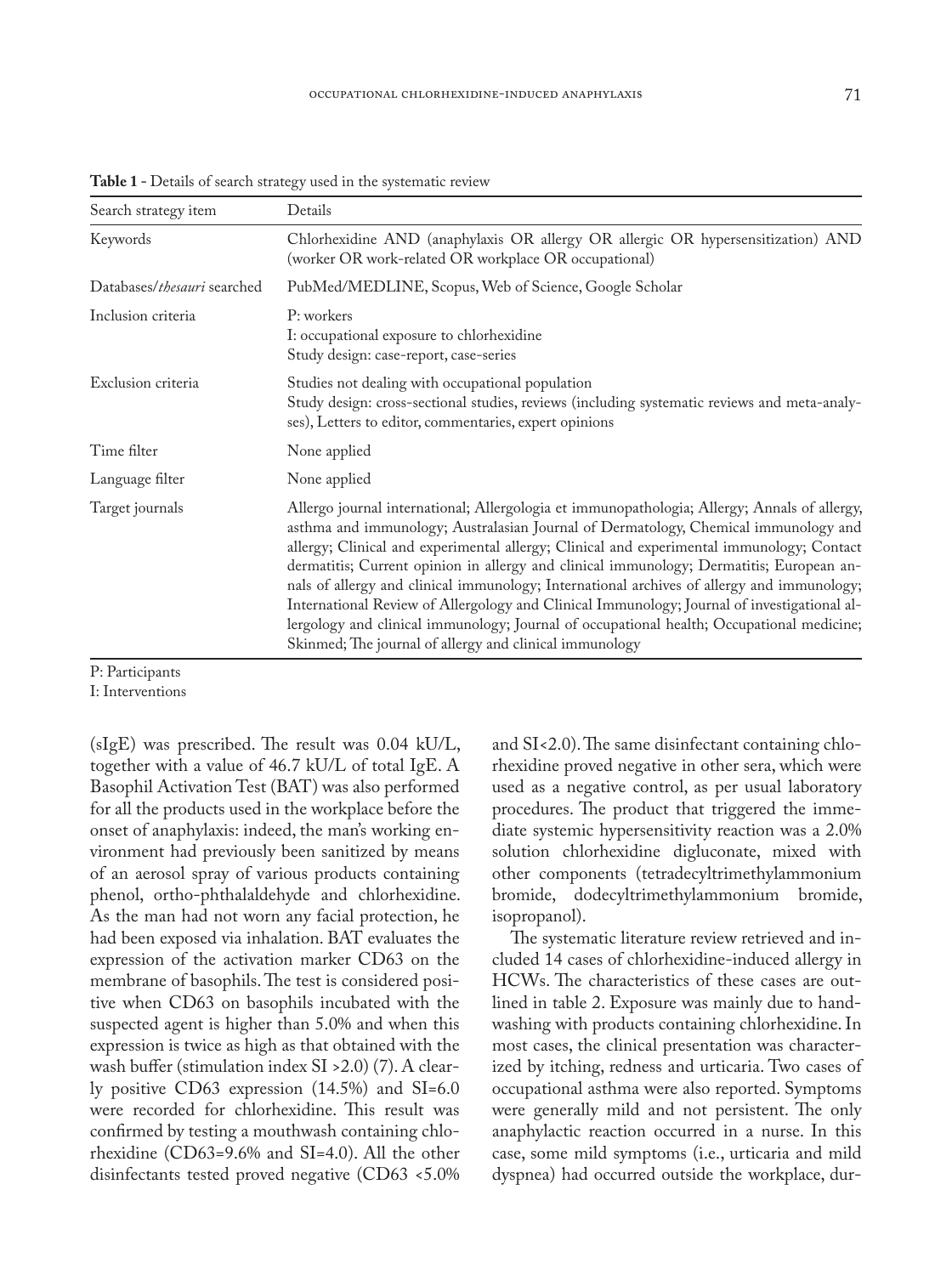|                               |           |     |        | Table 2 - General characteristics of 14 cases of occupational allergic reactions to chlorhexidine |                           |                                                            |                                                                          |                                          |                                                                              |                            |
|-------------------------------|-----------|-----|--------|---------------------------------------------------------------------------------------------------|---------------------------|------------------------------------------------------------|--------------------------------------------------------------------------|------------------------------------------|------------------------------------------------------------------------------|----------------------------|
| Reference                     | Country   | Age | Gender | Occupational<br>activity                                                                          | Allergic<br>history       | exposure<br>Type of                                        | Clinical picture                                                         | Diagnosis                                | Management/Treatment                                                         | outcome<br>Health          |
| Nagendran<br>et al., 2009     | UK        | 31  | Female | Oncology-<br>nurse                                                                                | $\overline{Z}$            | Chlorhexidine<br>hand-washes                               | Itching and redness<br>forearms, urticaria<br>of wrists and              | Clinical,<br>$_{\rm sIgE}$<br><b>LdS</b> | 3 months after switching<br>to non-chlorhexidine<br>hand washes              | of symptoms<br>Resolution  |
| Nagendran<br>et al., 2009     | UK        | 51  | Female | Theatre-nurse                                                                                     | $\overline{X}$            | Chlorhexidine<br>hand-washes                               | urticarial rash<br>Itching and                                           | Clinical<br>slgE                         | chlorhexidine hand<br>Switching to non-<br>washes                            | of symptoms<br>Resolution  |
| Nagendran<br>et al., 2009     | UK        | 35  | Female | Endoscopy<br>nurse                                                                                | $\mathsf{S}^{\circ}$      | chlorhexidine<br>latex gloves +<br>hand-washes<br>Powdered | Itching, redness of<br>hands, rhinitis                                   | Clinical,<br>$_{\rm sIgE}$<br><b>SPT</b> | powdered latex gloves<br>Avoiding wearing                                    | of symptoms<br>Persistence |
| Nagendran<br>et al., 2009     | UK        | 43  | Female | Domestic nurse                                                                                    | $\mathsf{X}_\mathsf{O}$   | Chlorhexidine<br>hand-washes                               | infection, urticaria<br>Hand dermatitis<br>with secondary<br>of forearms | Clinical,<br>$\rm sIgE$<br><b>SPT</b>    | wearing powdered latex<br>Demovate, avoiding<br>Flucloxacillin and<br>gloves | of symptoms<br>Resolution  |
| and Nixon,<br>Toholka<br>2013 | Australia | 21  | Female | Graduate nurse                                                                                    | $\overline{R}$            | Chlorhexidine-<br>based skin<br>cleansers                  | pruritic eruption<br>erythematous,<br>with localized<br>edema<br>Facial  | Patch tests<br>Clinical                  | avoiding chlorhexidine-<br>Oral corticosteroids,<br>based skin cleansers     | of symptoms<br>Resolution  |
| and Nixon,<br>Toholka<br>2013 | Australia | 20  | Female | Nursing<br>student                                                                                | $\overline{z}$            | Chlorhexidine-<br>based hand rub                           | Papular eruption                                                         | Patch tests<br>Clinical                  | based hand rub and other<br>Avoiding chlorhexidine-<br>products              | of symptoms<br>Resolution  |
| and Nixon,<br>Toholka<br>2013 | Australia | 21  | Female | Nursing<br>student                                                                                | eczema)<br>(atopic<br>Yes | Chlorhexidine-<br>based skin<br>cleansers                  | Recurrent episodes<br>of dermatitis                                      | Patch tests<br>Clinical                  | Avoiding chlorhexidine-<br>based other products                              | of symptoms<br>Resolution  |
| and Nixon,<br>Toholka<br>2013 | Australia | 28  | Female | Intensive care<br>nurse                                                                           | $\mathsf{S}^{\circ}$      | Chlorhexidine-<br>based skin<br>cleansers                  | Recurrent episodes<br>of dermatitis                                      | Patch tests<br>Clinical                  | Avoiding chlorhexidine-<br>based products                                    | of symptoms<br>Resolution  |
|                               |           |     |        |                                                                                                   |                           |                                                            |                                                                          |                                          |                                                                              | $\left( contained\right)$  |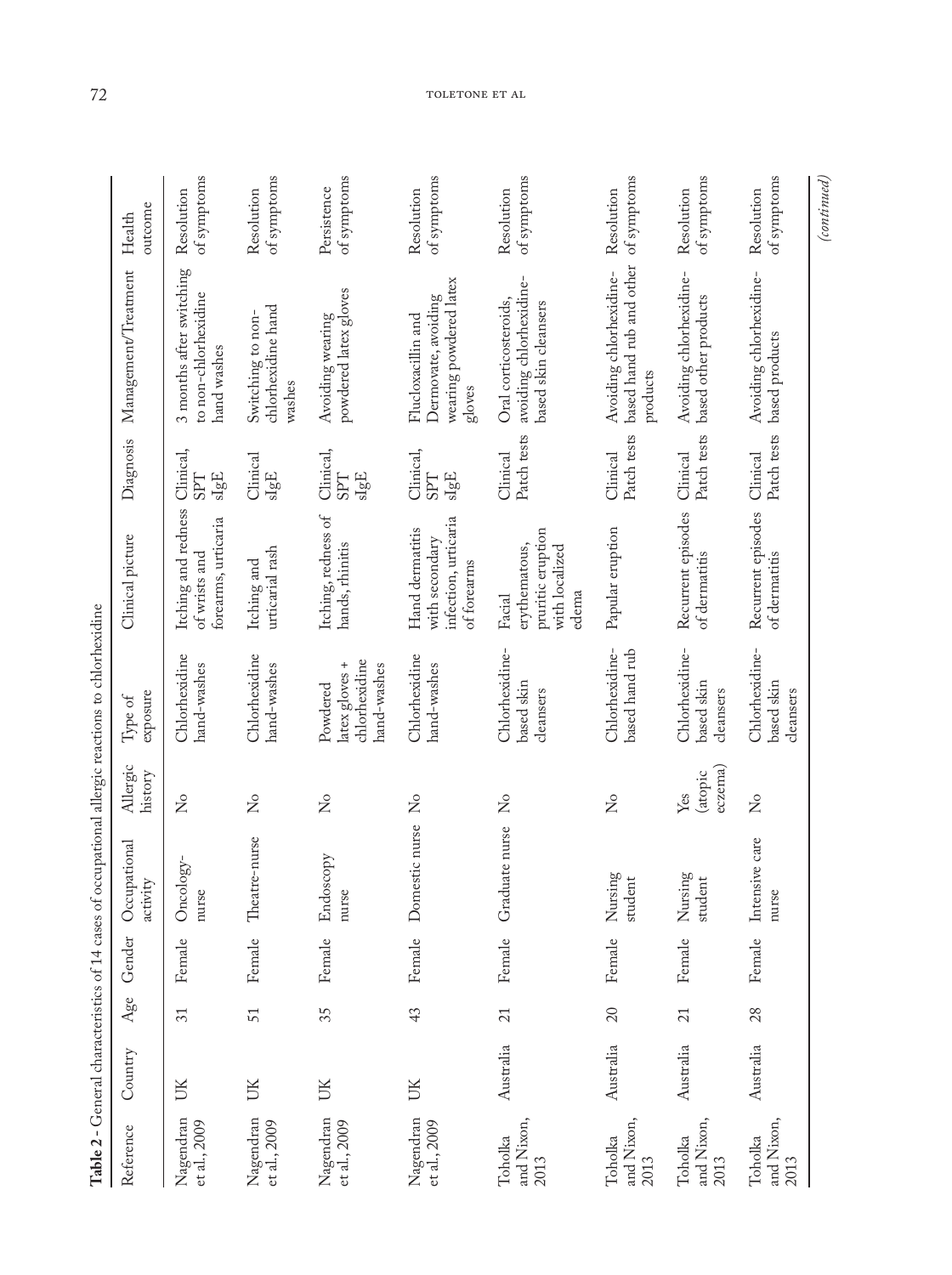| Reference                       | Country   |    | Age Gender | Occupational<br>activity                        | Allergic<br>history                                      | exposure<br>Type of                                                                 | Clinical picture                                                                                             | Diagnosis                                                                                                                       | Management/Treatment                      | outcome<br>Health              |
|---------------------------------|-----------|----|------------|-------------------------------------------------|----------------------------------------------------------|-------------------------------------------------------------------------------------|--------------------------------------------------------------------------------------------------------------|---------------------------------------------------------------------------------------------------------------------------------|-------------------------------------------|--------------------------------|
| Waclawaski<br>et al., 1989      | UK        | 54 | Female     | auxiliary<br>Nursing                            | $\mathsf{S}^{\mathsf{o}}$                                | Chlorhexidine<br>aerosols                                                           | Asthma                                                                                                       | Spirometry<br>Clinical                                                                                                          | Not available                             | available<br>$\overline{N}$ ot |
| Waclawaski<br>et al., 1989      | UK        | 43 | Female     | Midwife                                         | $\mathsf{S}^{\mathsf{o}}$                                | Chlorhexidine<br>aerosols                                                           | Asthma                                                                                                       | Spirometry<br>Clinical                                                                                                          | Not available                             | available<br>$\rm Not$         |
| Wittczak et<br>al., 2013        | Poland    | 46 | Female     | medicine ward<br>the internal<br>Nurse in       | $\mathsf{S}^{\circ}$                                     | as disinfectant<br>chlorhexidine<br>in different<br>procedures<br>medical<br>Use of | cough and dyspnea<br>Non-productive<br>with wheezing                                                         | challenge<br>Specific<br>Clinical<br>$\mathrm{sIgE}$<br>tests<br><b>TGS</b>                                                     | Not available                             | available<br>$\rm Not$         |
| Wittczak et<br>al., 2013        | Poland    | 34 | Female     | Nurse in the<br>nephrology<br>pediatric<br>ward | $\mathcal{L}_{\mathbf{O}}$                               | as disinfectant<br>chlorhexidine<br>in different<br>procedures<br>medical<br>Use of | Recurrent non-<br>cough, dyspnea<br>with wheezing,<br>chinorrhea and<br>paroxysmal<br>productive<br>sneezing | challenge<br>Clinical,<br>$\frac{\text{slg}\text{E}}{\text{Specific}}$<br><b>SPT</b><br>tests                                   | Not available                             | available<br>Not               |
| Wittczak et Poland<br>al., 2013 |           | 45 |            | cardiology ward<br>Female Nurse in the          | $\frac{1}{2}$                                            | chlorhexidine-<br>brushing with<br>containing<br>toothpaste<br>Tooth                | Dyspnea and<br>urticaria                                                                                     | anaphylactic<br>challenge<br>Clinical,<br>stopped)<br>reaction)<br>Specific<br>$\det$ to<br>${\rm SigE}$<br>tests<br><b>SPT</b> | Not available                             | available<br>Not               |
| Vu et al.,<br>2017              | Australia | 49 | Female     | Endoscopy<br>technician                         | dermatitis,<br>allergy to<br>(contact<br>aspirin)<br>Yes | Chlorhexidine-<br>based hand rub                                                    | hands and arms,<br>Urticaria on the<br>chest tightness,<br>dyspnea                                           | Patch tests<br>Clinical,<br>SPT,                                                                                                | Avoiding chlorhexidine-<br>based products | of symptoms<br>Resolution      |

Table 2 (continued) - General characteristics of 14 cases of occupational allergic reactions to chlorhexidine **Table 2 (continued) -** General characteristics of 14 cases of occupational allergic reactions to chlorhexidine

occupational chlorhexidine-induced anaphylaxis 73

 $\mathrm{slgE}\!\!:\!\mathrm{Spec}$ ific $\mathrm{lgE}\!\!:\!\mathrm{SPT}\!\!:\!\mathrm{Sign\,Prick\,Test}$ sIgE: Specific IgE; SPT: Skin Prick Test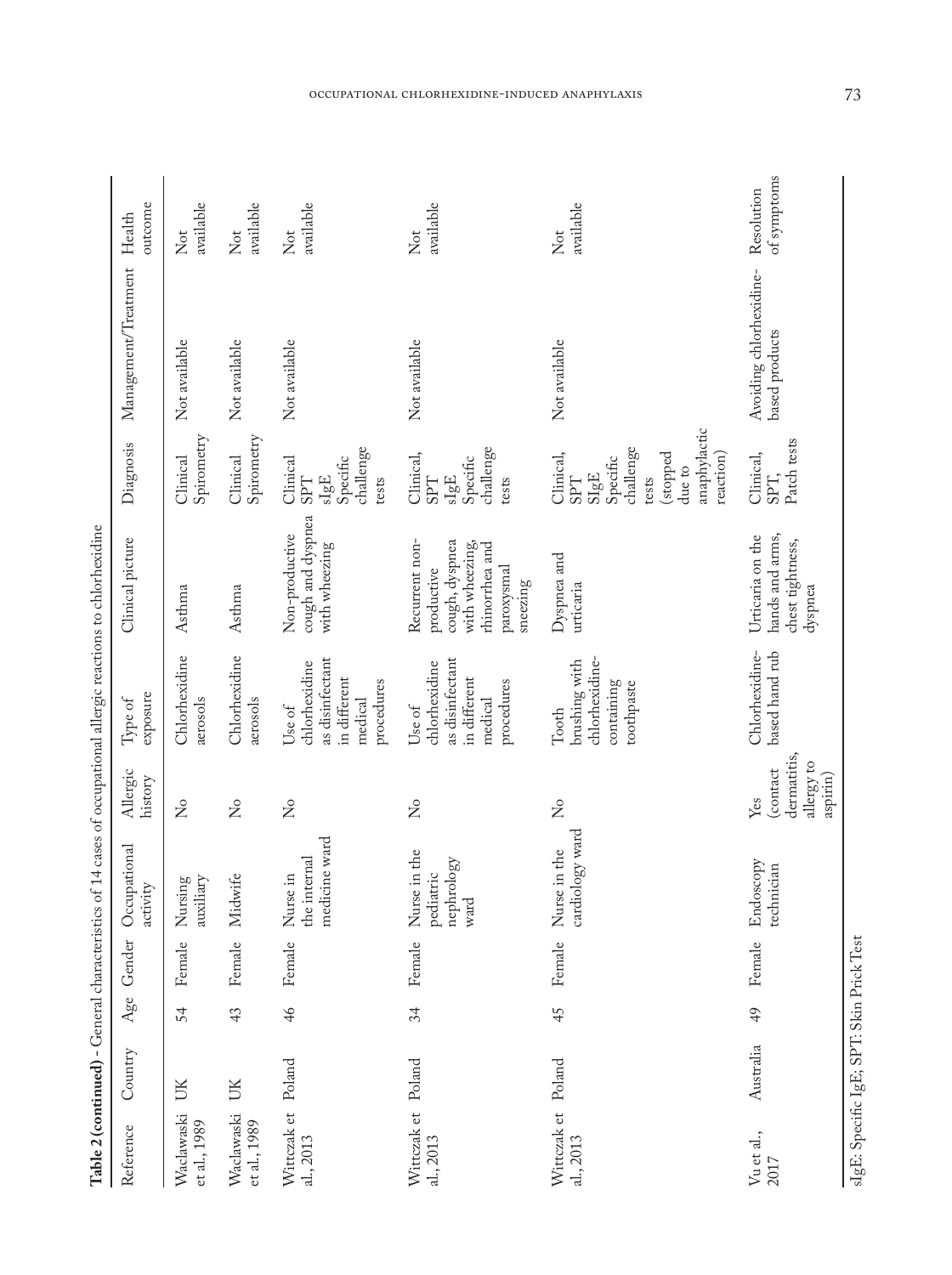ing tooth brushing with chlorhexidine-containing toothpaste, and the anaphylactic reaction arose subsequently, during a specific inhalation challenge test with chlorhexidine (31).

## **Discussion**

To the best of our knowledge, this is the first report of occupational chlorhexidine-induced severe anaphylaxis occurring in the workplace.

Our results show that chlorhexidine, a wellknown allergen in non-professional settings (19), should be considered a possible occupational allergen able to cause, albeit infrequently, severe reactions with serious consequences (13, 24).

Allergic sensitization to antiseptics/disinfectants containing chlorhexidine could be frequent and is likely to increase given the widespread utilization of these products in health-care settings, and hence the chronic exposure of workers. In our case, the sanitation procedures carried out in the dental clinics included daily cleaning and disinfection of environmental surfaces with aerosol products containing antiseptic/disinfectant.

The first two cases of asthma, which were confirmed by means of occupational challenge, were reported in 1989 by Waclawaski et al. (30), and revealed the risk of using chlorhexidine aerosol in health-care settings.

In 2003 a Danish cross-sectional study failed to ascertain any laboratory-confirmed allergy to chlorhexidine among 104 HCWs recruited (physicians, nurses, auxiliary staff); the authors concluded that IgE sensitization was a very rare event in the occupational field, despite considerable exposure (6).

In 2009, Nagendran et al. identified the first confirmed occupational IgE-mediated chlorhexidine allergy among HCW with itching, urticarial rash and rhinitis, confirming the diagnosis in 4 (7.7%) of the 52 patients investigated (14).

The three cases described in 2013 by Wittczak et al. demonstrated that occupational allergy to chlorhexidine could be characterized by several clinical forms, such as cutaneous, respiratory or even systemic manifestations (31).

Occupational cases of cutaneous symptoms had already been described elsewhere (23), but only in 2013 did Toholka et al. report a case of contact allergy sensitization, confirmed by Patch Tests, in 10 (2%) out of 541 HCWs, a higher rate than previously documented (27).

In 2016, Ibler et al. studied a sample of 120 HCWs by performing allergy tests; chlorhexidinemediated delayed-type and immediate-type hypersensitivity was found in 1 participant (<1%). However, they concluded that, owing to widespread exposure, chlorhexidine should be included in occupational allergy investigations in HCWs (8).

Recently, Vu et al. described a case of immediate hypersensitivity to chlorhexidine in an endoscopy technician, with a history of urticaria and respiratory symptoms, which was confirmed by means of SPTs (29).

The literature reports very few cases of allergic reactions in professional categories other than HCWs, such as agricultural workers (9).

Diagnosis is usually based on the subject's clinical history, SPTs and serum-specific IgE in cases of clinical immediate-type manifestations (14). However, in cases of severe reaction, skin tests are deemed unethical and BAT may be carried out: this is another reliable in vitro diagnostic tool, though not usually available (2, 3).

In our case report, diagnostic procedures did not include SPTs for antiseptics because of the severity of the reaction and the fact that sIgE, measured three months after the reaction, showed low values. By contrast, positive BAT results confirmed the suspicion of an immediate chlorhexidine-induced hypersensitivity reaction and excluded a role of other disinfectants, which proved negative. The contradictory results yielded by BAT and sIgE for chlorhexidine may have been due to the different sensitivity of the two tests; indeed, basophil activation is triggered by the cross-linking of membrane IgE even when total and sIgE are low, while sIgE are detected in serum with a great dilution factor.

#### **Conclusions**

Hypersensitivity to chlorhexidine appears to be a rare phenomenon, though it may be overlooked and hence under-reported. In view of the widespread use of chlorhexidine to control infections in health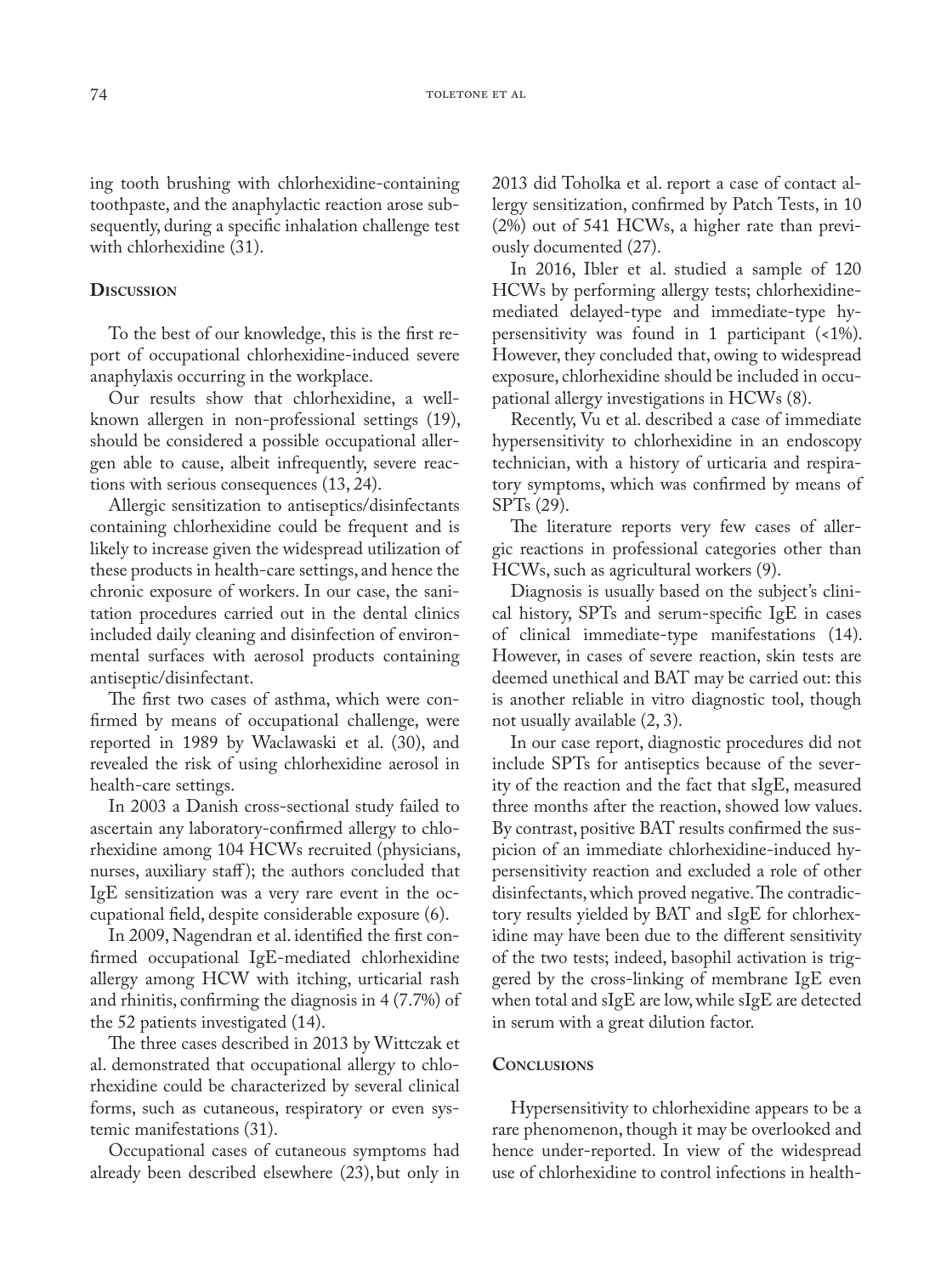care settings, and the consequent high exposure of HCWs, the present case report underlines the importance of better investigating individual and environmental risk factors that may lead to chlorhexidine sensitization among employees.

As anaphylaxis and other severe systemic allergic reactions have serious consequences for both the health and productivity of workers, this issue needs to be more thoroughly investigated in order to acquire further knowledge for use in planning proper prevention strategies.

Appropriate health surveillance programs in these occupational settings should consider the implications of exposure to chlorhexidine in order to prevent life-threatening events. In this regard, it is noteworthy that workers who are sensitized to specific allergens in the workplace may also develop anaphylaxis outside (22, 31), creating further difficulties for the proper management of this severe clinical picture. Adequate information should be made available to the medical community, which generally has scant knowledge of the side effects of chlorhexidine and its potential severe adverse reactions (25).

No potential conflict of interest relevant to this article was reported by the authors

#### **References**

- 1. Chaari N, Sakly A, Amri C, et al: Occupational allergy in healthcare workers. Recent Pat Inflamm Allergy Drug Discov 2010; 4: 65-74
- 2. Ebo DG, Bridts CH, Stevens WJ: Anaphylaxis to an urethral lubricant: chlorhexidine as the "hidden" allergen. Acta Clin Belg 2004; 59: 358-360
- 3. Ebo DG, Bridts CH, Stevens WJ: IgE-mediated anaphylaxis from chlorhexidine: diagnostic possibilities. Contact Dermatitis 2006; 55: 301-302
- 4. Gagnier JJ, Kienle G, Altman DG, et al: The CARE guidelines: consensus-based clinical case report guideline development. J Clin Epidemiol 2014; 67: 46-51
- 5. Garvey LH, Roed-Petersen J, Husum B: Anaphylactic reactions in anaesthetised patients - four cases of chlorhexidine allergy. Acta Anaesthesiol Scand 2001; 45: 1290- 1294
- 6. Garvey LH, Roed-Petersen J, Husum B: Is there a risk of sensitization and allergy to chlorhexidine in health care workers? Acta Anaesthesiol Scand 2003; 47: 720-724
- 7. Hausmann OV, Gentinetta T, Bridts CH, et al:The basophil activation test in immediate-type drug allergy. Immunol Allergy Clin North Am 2009; 29: 555-566
- 8. Ibler KS, Jemec GB, Garvey LH, et al: Prevalence of delayed-type and immediate-type hypersensitivity in healthcare workers with hand eczema. Contact Dermatitis 2016; 75: 223-229
- 9. Kiec-Swierczynska M, Krecisz B, Swierczynska-Machura D: Contact allergy in agricultural workers. Exogenous Dermatology 2003; 2: 246-251
- 10. Krautheim AB, Jermann TH, Bircher AJ: Chlorhexidine anaphylaxis: case report and review of the literature. Contact Dermatitis 2004; 50: 113-116
- 11. Liberati A, Altman D Tetzlaff J et al: The PRISMA statement for reporting systematic reviews and meta-analyses of studies that evaluate healthcare interventions: explanation and elaboration. BMJ 2009; 339: b2700
- 12. Liippo J, Kousa P, Lalmmintausta K: The relevance of chlorhexidine contact allergy. Contact Dermatitis 2011; 64: 229-234
- 13. Moscato G, Pala G, Crivellaro M, et al: Anaphylaxis as occupational risk. Curr Opin Allergy Clin Immunol 2014; 14: 328-333
- 14. Nagendran V, Wicking J, Ekbote A, et al: IgE-mediated chlorhexidine allergy: a new occupational hazard? Occup Med (Lond) 2009; 59: 270-272
- 15. Nakonechna A, Dore P, Dixon T, et al: Immediate hypersensitivity to chlorhexidine is increasingly recognised in the United Kingdom. Allergol Immunopathol (Madr) 2014; 42: 44-49
- 16. Ngajilo D: Occupational contact dermatitis among nurses: A report of two cases. Current Allergy and Clinical Immunology 2014; 27: 42-46
- 17. Odedra KM, Farooque S: Chlorhexidine: an unrecognised cause of anaphylaxis. Postgrad Med J 2014; 90: 709-714
- 18. Opstrup MS, Malling HJ, Krøigaard M, et al: Standardized testing with chlorhexidine in perioperative allergy– a large single-centre evaluation. Allergy 2014; 69: 1390- 1396
- 19. Opstrup MS, Johansen JD, Garvey LH: Chlorhexidine allergy: sources of exposure in the health-care setting. Br J Anaesth 2015; 114: 704-705
- 20. Pemberton MN, Gibson J: Chlorhexidine and hypersensitivity reactions in dentistry. Br Dent J 2012; 213: 547-550
- 21. Pemberton MN: Allergy to Chlorhexidine. Dent Update 2016; 43: 272-274
- 22. Quirce S, Fiandor A: How should occupational anaphylaxis be investigated and managed? Curr Opin Allergy Clin Immunol 2016; 16: 86-92. Review
- 23. Sato K, Kusaka Y, Suganuma N, et al: Occupational al-